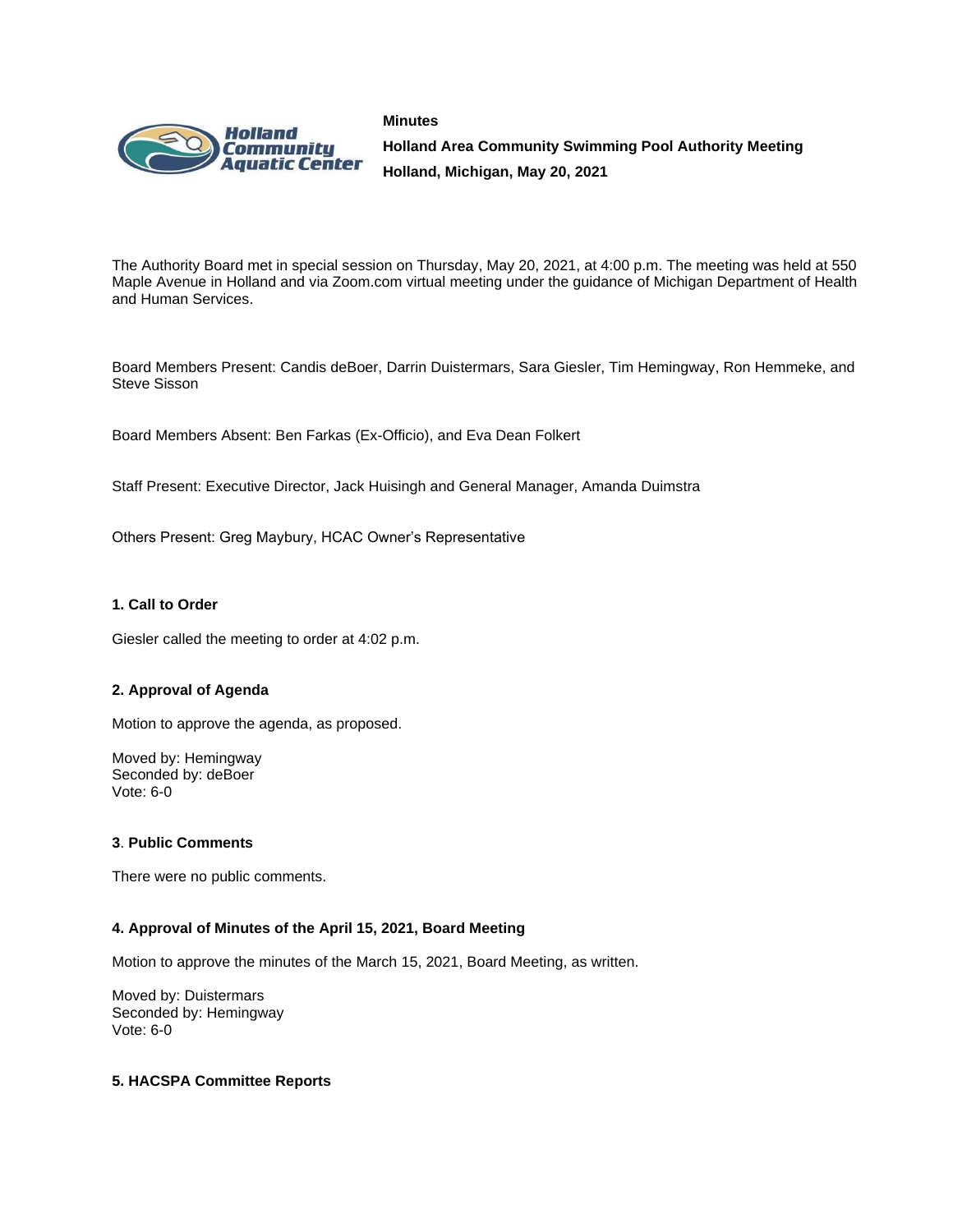- a) **Executive Committee** Giesler reported that the Executive Committee will be meeting the second Wednesday of each month, and their main focus is currently on the construction project.
- b) **Finance Committee** Hemingway presented requested proposals from the Finance Committee:
	- i) Requested authorization to approve \$36,265 for the commissioning of Synergy Consulting Engineers to audit and verify the design specifications.
	- ii) Requested authorization to approve PCC06 Totaling \$119,993.37 in various trades for the project.

Motion to approve both requested authorizations as presented by the Finance Committee. Moved: Giesler Seconded: Duistermars Vote: 6-0

iii) Requested approval of FY2021-2022 Milage Rates;

|            | Current   | To:       |
|------------|-----------|-----------|
|            | 2020-2021 | 2021-2022 |
| Operations | 0.9788    | 0.9658    |
| Debt       | 1.2400    | 1.1200    |

Motion to approve 2021-2022 Tax Rates at the requested rate. Moved: Giesler Seconded: Hemingway Vote:6-0

iv) Requested approval of 2021-2022 Budget with projected fund balance amounts

Motion to approve 2021-2022 Budget, with projected fund balance amounts Moved: Hemingway Seconded: Giesler Vote: 6-0

c) **Safety and Communications Committee** – to present logo design and messaging proposal for Board approval later within the meeting.

### **6. HCAC Foundation Report**

Huisingh provided the Board with a brief HCACF update including:

- a) The campaign has reached \$1,644,152 in donations support to date, along with \$300,000 achieved towards the endowment fund.
- b) HCAC partners AMDG and Lakewood Construction have been supporting efforts to achieve vendor support and contributions to the campaign.
- c) HCACF Cabinet members and Huisingh continue with many facility tours including; private tours, West Coast Chamber, Holland Visitors Bureau, and Grand Rapids Chamber.
- d) Motion to approve the updated naming opportunities list.
	- Moved: Duistermars Seconded: Hemingway Vote: 6-0

### **7. Next Gen Project Status**

Maybury provided the Board with a construction status update including:

a) There have been no safety incidents and the project continues on within schedule and within budget.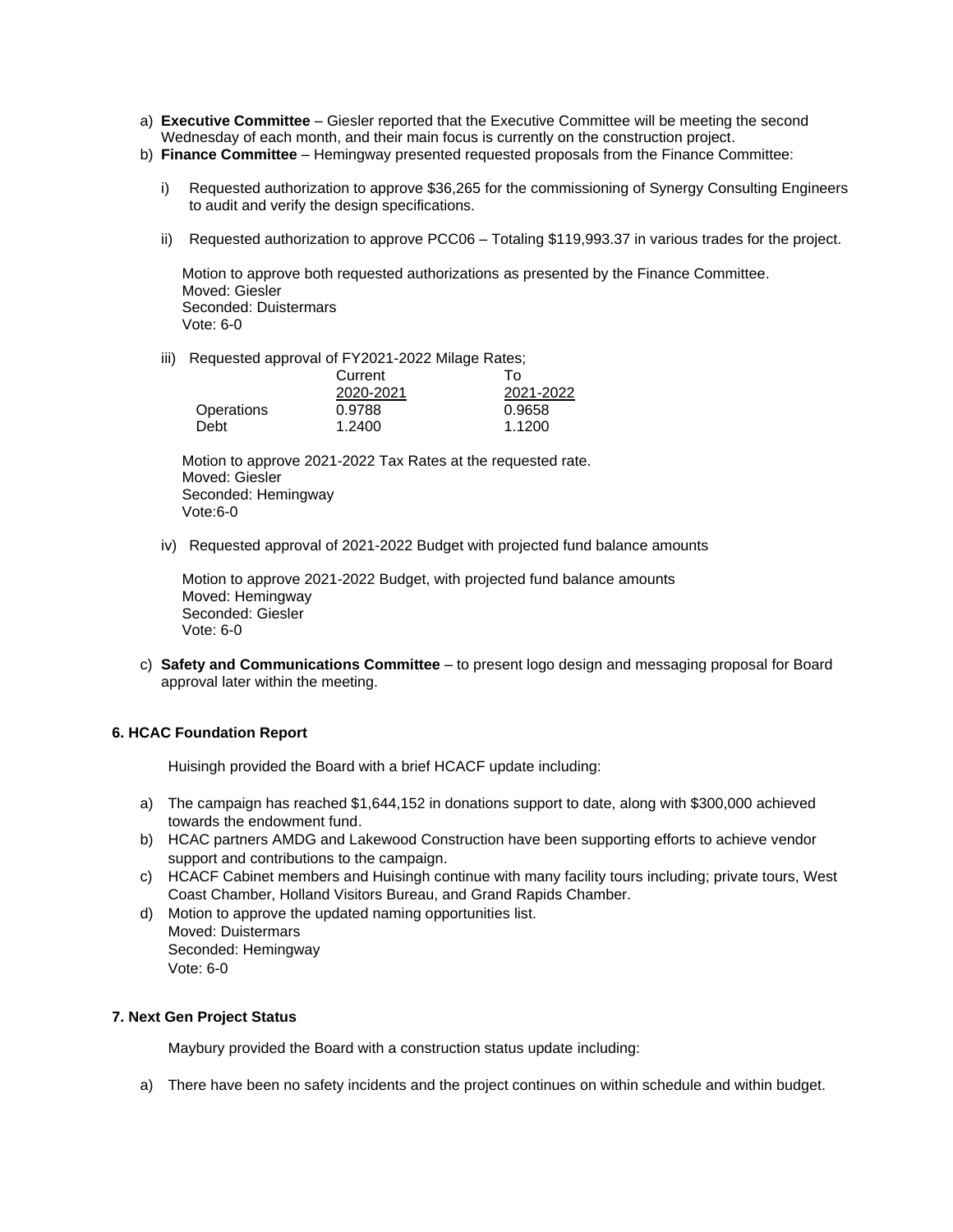- b) Contractors on site include mostly West Michigan regional suppliers, with as many as 50 workers currently on site each day.
- c) Pool construction continues, as well as locker rooms, and mechanical systems.
- d) The team is preparing for the 1968 pool to shut down currently scheduled to begin in late July.

### **8. Safety and Communications Committee**

Vince Boileau joined the meeting to present progress from the Safety and Communications Committee.

a) Boileau reviewed the process that the committee has followed regarding revisions to HCAC's key messaging and new logo. He presented the Board with two similar logo options for review and discussion.

Motion to approve logo #1 as provided in a rendering to the Board. Moved: Hemingway Seconded: deBoer Vote:6-0

The Board thanked Boileau and team for their continued efforts within the communication, branding, and logo process. The new logo will be presented as part of the completed renovation, expansion, and philanthropic additions.

## **9. Executive Director Update (Huisingh)**

- a) COVID-19 Operations Update transition to no masks for those with vaccinations and increased capacity 20% to 30% to 50% (June 1). Full opening planned for July 1, 2021.
- b) Facility operations are currently experiencing a challenge in labor shortages.
- c) End-of-year closing and budgeting highlights include:
	- Property Taxes are up 4.3%
	- State PPT Sharing is down over 78%
	- Daily Rev are down 85%
	- Instructional Rev are up 23%
	- Rental Income down almost 100%
	- Comp Rev is up 25%
	- School Rental down over 20%
	- Total Income is down 25%
	- Labor is down over 25%
	- Total Expenses are down 25%
	- Net closing will be better than plan and include some capital expenditures required for next year
- d) The organization will complete a banking transition from TCF Bank to West Michigan Community Bank at the start of FY2021-2022.
- e) The expansion is on schedule to open in early 2022 with signage and programming planning ongoing.
- f) The team continues to work toward staffing for transition to the new building expansion.
- g) Lease items and terms have been agreed to between Mary Free Bed and HACSPA. A formal agreement is being prepared with an estimated start date of July 1, 2021 and including a 3-year and renewing agreement.

### **10. Other Business and Issues**

- a) deBoer requested that the Board consider working with the local schools to offer more options for student memberships at the Aquatic Center
- b) The next meeting is scheduled for June 24, 2021 at 4:00 p.m.